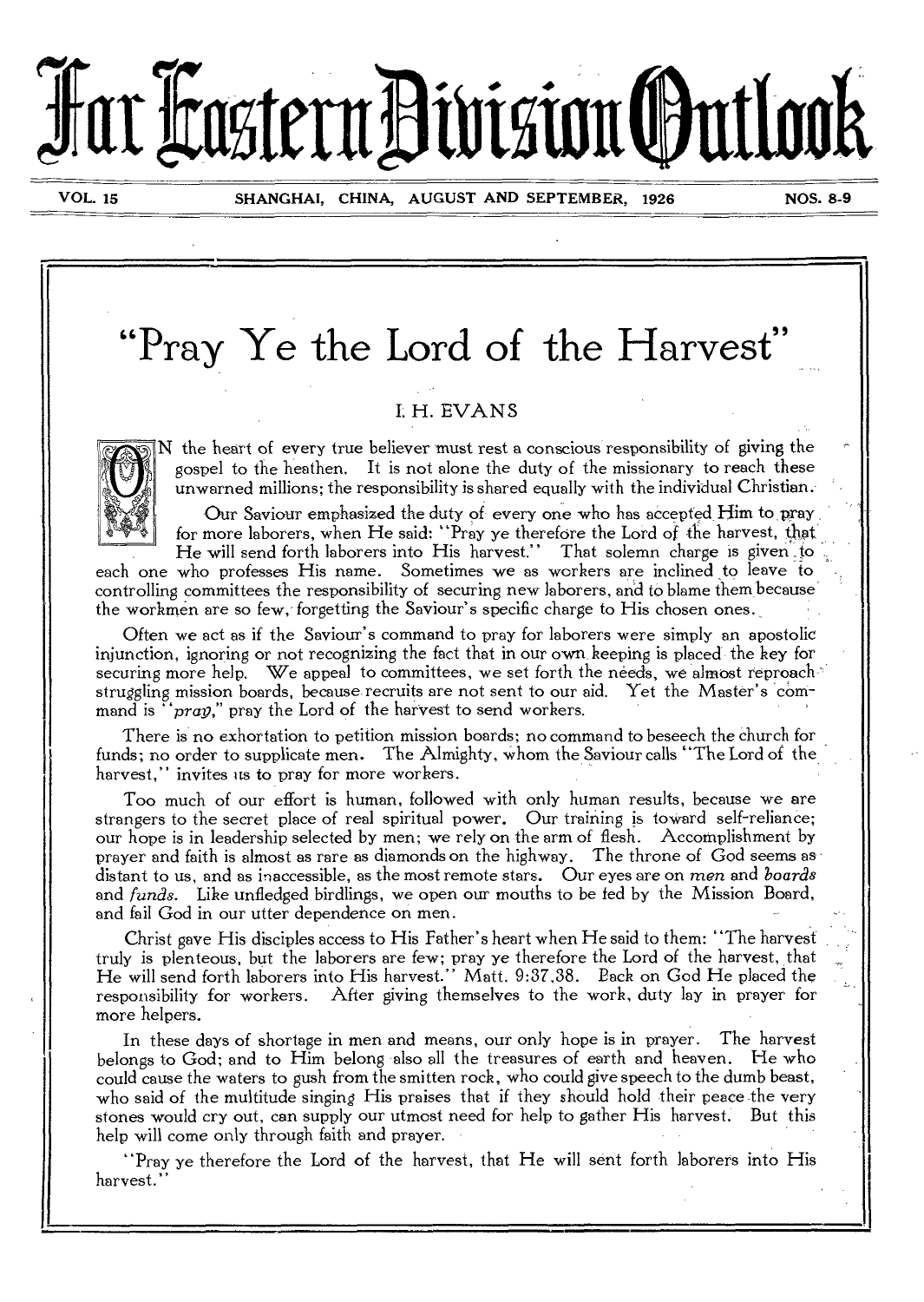# **GENERAL ARTICLE**

#### **Comforter Divine!**

Search for us the depths of God, Bear us up the Starry road To the height of Thine abode, Comforter Divine! —Rawson.

# **-Striving to Win Our Goal**

FREDERICK GRIGGS

WHILE it is souls, not goals, that we are to hold steadily in mind, yet it is well that we set definite tasks for ourselves in this great work of God. During the year 1925 we had a gross increase of membership of 2,633. The courage of those attending the Spring Council at Shanghai was so good that a goal of 5,000 members was set for the year 1926.

Now it means much whether or not we win a goal which We thus set for ourselves. If we do we are Stimulated and encouraged to greater endeavor. So we must not fail to 'increase our membership by a lea& 5,000 earnest believers in our great present-truth message.

Foremost of all requisites to reach our goal is a great passion for souls on the part of every missionary in the Far Eastern Division. We need that same love for lost man that brought Christ from glory and light to sin and darkness. We need the same pity, forbearance, hope, endurance and faith in man that Christ's love gave Him. Love for lost men *makes* work *for* them, a *joyful,* easy *matter.* We bear without conscious efforts our own sufferings, the tasks and conditions, incident to our work for men who know not God. This passion for souls gives us a "holy boldness" that carries a conviction that they need Jesus to those to whom we come with His gospel. We become so burdened for lost souls that we cry to God with a prevailing faith, and our travail of soul *brings many* to the "new birth."

I say that foremost in this advance in soul-winning must be a love that amounts to nothing short of a passion for souls on the part of us who are spoken of as missionaries. Those who have gone before us, and into whose labors *we*  have entered, have established a well organized work to carry forward this great second advent movement. But we are here to lead our native brethren, ministry and lay members, in the greatest gospel work ever undertaken. We are true leaders to' the extent only that the love of Christ constrains us.

One of our Korean brethren, an elderly man, has this past year read his Bible through four times, and has won four souls to this message. What this brother, just an ordinary church member, has done, very many others can do; but we must lead them in this work. Our fervor in soul-winning is in direct relation to our consecration, which is in *turn in* direct *relation* to *our communion* with God. "Neither count I my life dear," said Paul. His anxiety to finish the task God had given him was greater than his love of life. This is what made him such a successful worker for God. This and nothing but this same devotion will win the greatest success in our work.

# **Our Resources, Spiritual and Material**

FREDERICK GRIGGS

# *1Prom an address given at the Publishing and Home Missionary Convention. Shanghai, April, 1926.)*

THE publishing and the home missionary departments go hand in hand. **Our** canvassers go out as advance guards, and prepare the way for the preacher. One important work of the ministry is to instruct and baptize\_ believers that culporteurs and church-members have gotten interested in the truth. Another important work of the ministry is to teach these believers how to go to work themselves for their neighbors and friends. When men and women are baptized and added to the church, they should go right out into the neighboring territory, conversing, giving and loaning literature, holding meetings, doing Christian help work, and laboring in every way possible to win souls. Every church member should realize that it is his duty to make use of every resource he has. Every member should visit, should pray, should work. A working church is a live church• The spirit of winning souls is the best antidote for church troubles. The way to *overcome* church troubles and to avoid having them is to keep the church at work. This brings into the church a bright and happy experience for every believer. And thus may the church be made to grow beyond *all* measure.

We should have simple Bible readings that can be **pu**  into the hands of those who are converted to the truth. These Bible readings should have the texts written out in them, and as church members read and talk with neighbors and friends, many may thus become established in the truth. The *simple* gospel *story* and the *truths* of the Holy Scriptures should be told in so definite a way that the most ignorant can understand.

I believe in big books, and I believe in magazines and smaller literature; and I want to see all these filled with the message, and the message only. We are sometimes in danger of following the style of the literature of to-day; but the truths of the message need not be prepared that way in order to reach hearts. The truths we proclaim are to be like a mighty sword that pierces the hearts of men.

**<sup>I</sup>**believe also in a special literature that common people can use to advantage with their neighbors and friends.

Our strength is measured by our faith in God. There is no limit to what we can do. I look for great advancement in our church membership. How our pioneers must rejoice to see it climbing as it is! But our membership in the Far East should be doubled in every four-year period, and can be,—in fact, it could be doubled in one year if we were to lay hold on the resources of Heaven and earth for such a purpose.

Any man who believes this message with all his heart, and understands the spirit of it, ignorant though he may be as the world counts ignorance,—any true believer in this *message,* by the aid of prayer and *consecrated* effort, can every year lead some other person to stand with him in this blessed faith. And thus it is possible to double our baptized membership in one year. Further, the new membership thus won, could be doubled the next year. This must eventually be realized in very fact in our onward experience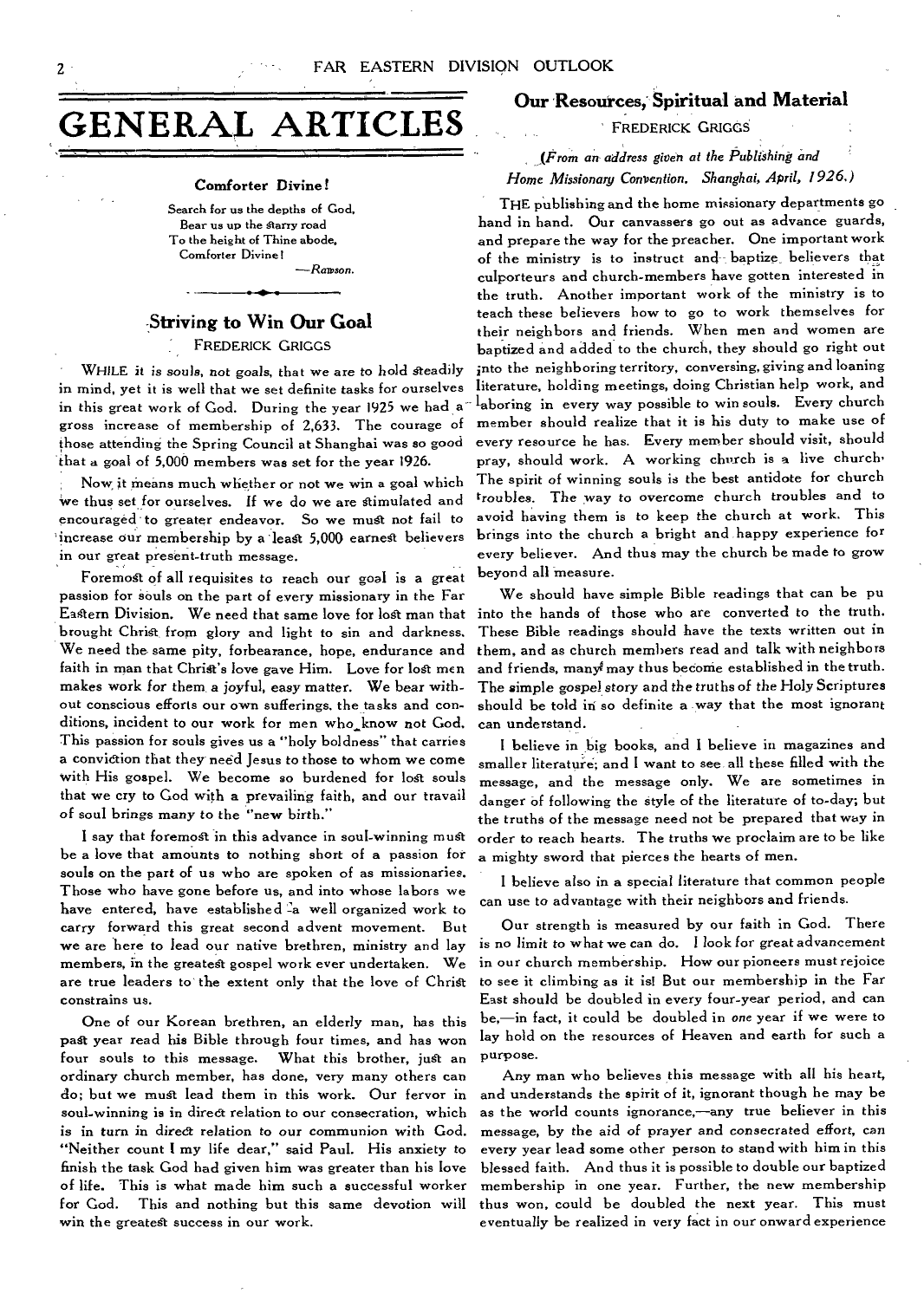as the living church of the living God; for our mighty Leader has declared that He will finish the work and cut it short in righteousness. He will manifest a mighty power, and this power will be manifested through us as church members availing ourselves of the combined resources of Heaven and earth. Let us have the greatest confidence that God is going to double, and double, and double again, until the world will have been warned and God's work in the earth will have become a finished work.

# • dr **What Are the "Straits Settlements"?**

THE STRAITS SETTLEMENTS are made up of various islands, and portions of the mainland of the Malay Peninsula, with a combined area of 1,560 square miles and an estimated total population of 905,868 ( at the close of the year 1922). In detail, the names of the islands and portions of mainland included in the Straits Settlements, with area and pupulation, are—

|                                                  | Area in | $\it Estimate$    |
|--------------------------------------------------|---------|-------------------|
|                                                  |         | square Population |
|                                                  | miles   | (year 1922)       |
| Singapore 217 433,398                            |         |                   |
| Labuan Island 28 5,922                           |         |                   |
| Christmas Island . 62                            |         | . 965             |
| $\frac{1}{2}$ Cocos Islands $\ldots$ 2, $\ldots$ |         | 876               |
| Penang Island 108 164 298                        |         |                   |
| Province Wellesley 280130.530                    |         |                   |
| The Dindings . 183 12,639                        |         |                   |
| Province of Malacca 720 157,240                  |         |                   |

Some of these small areas are included in what is known in the Far Eastern Division as "The Singapore Mission." Labuan is worked trom the British North Borneo base; Penang from the Malay States Mission base, as are the Provinces of Malacca and Wel'esley.

# **How One Departmental Secretary Has Helped**

IN the Philippine Union the present year several of the provincial missions departmental secretaries have volunteered to hold one or two series of tent-meetings in addition to the work of carrying their departmenta in a strong way. This is in line with a recommendation adopted by the brethren *in*  America during the 1925 Fall Council. Many have already been baptized in some of the Unions in the Far East as the result of special public efforts on the part of these earnest men. Withness the report of Brother Rafael A. Pilar, Sabbath School and Home Missionary Secretary of the Northern Luzon *Mission:* 

"We are now through with **our** tent efforts at Urdaneta. We pi,ched our tent twice. As the result of our first effort, held on the borders of the public plaza, twenty-four souls were helped to find the loving Saviour. There are about ten more yet to be baptized.

"One of those already baptized, is a lady teacher of four years' experience in the public schools. She has entered our school (at Pasay) to take the special Bible Workers' Course, as her burden is to enter the Lord's work.

"Our second pitching of the tent was in a near-by *barrio*  of the town *of* Urdaneta. At the *time* we took the tent down, about twenty who had become deeply interested, continued studying the truth, and personal work is being done for these. We are praying that all twenty may soon make their final decisions on the side of right, and be soundly converted. and repare for bay tism."

# **For Five Thousand Youth—and More**

DURING the General Conference session in Milwaukee, request was made that the Philippine Union be supplied with a union departmental worker to have special watchcare **over** the youth in that island field, and also to assist in other lines from time to time as needs may arise. A successful leader of youth was invited to fill this call, and in due course announcement will be made concerning the one who is to come.

Hitherto, through years of rapid development, the brethren in the Philippines have had remarkable success in turning the activities of our youth into profitable channels. Many, many have been led into evangelism, colportage, teaching. Some of our youth have labored faithfully in the publishing plant. Professor 0. F. Sevrens and his associates, through their wise leadership, have maintained the confidence of our youth, and most excellent and practical have been the results. But the work is growing altogether too large to be handled by any one man who is bearing other burdens that are constantly becoming heavier and still heavier. The headship of the Philippines Junior College demands assiduous care every day of the year. It is now proposed to strengthen the hands of those who have been laboring for the youth by bringing in additional help, thus meeting a growing need for special efforts in the field in behalf of the youth.

The church school work in the Philippine Union is already assuming proportions that give promise of large returns; and as church schools continue to multiply, these will require more and more care and supervision.

With a constituency of baptized believers already totaling upwards of seven thousand, it is safe to estimate that the number of children and youth closely related to those of the household of our own faith in the Philippine Union must already total fully five thousand, with additional thousands promised us as the fruitage of the evangelistic advance now in progress. May our youth in the Philippines become a mighty army trained for the Master's service in these closing years of opportunity!

# **Tracts Can Go Anywhere**

TRACTS can go anywhere. Tracts know no fear. Tracts never tire. Tracts can be multiplied without end by the press. Tracts can travel at little expense. They run up and down like the angels of God, blessing all, giving to all, and asking no gift in return. They can talk with many as well as to one. They need no public room in which to tell their story. They can tell it in the. kitchen or the shop, the parlor or the closet, in the railroad coach or in the greet car, on the broad highway or in the footpath through the field. They take no note of scoffs, or jeers, or taunts. No one can betray them into hasty or random expressions. Though they will not always answer questions, they will tell their story twice, or thrice, or four times over, if you wish them. And they can be made to speak on every subject; they may be made to speak wisely and well. They can, in short, be made vehicles of all truth, the teachers of all classes, the benefactors of all lands.

Who can measure the influence of one little tract put. into the hand of an unconverted person*?—Selected.*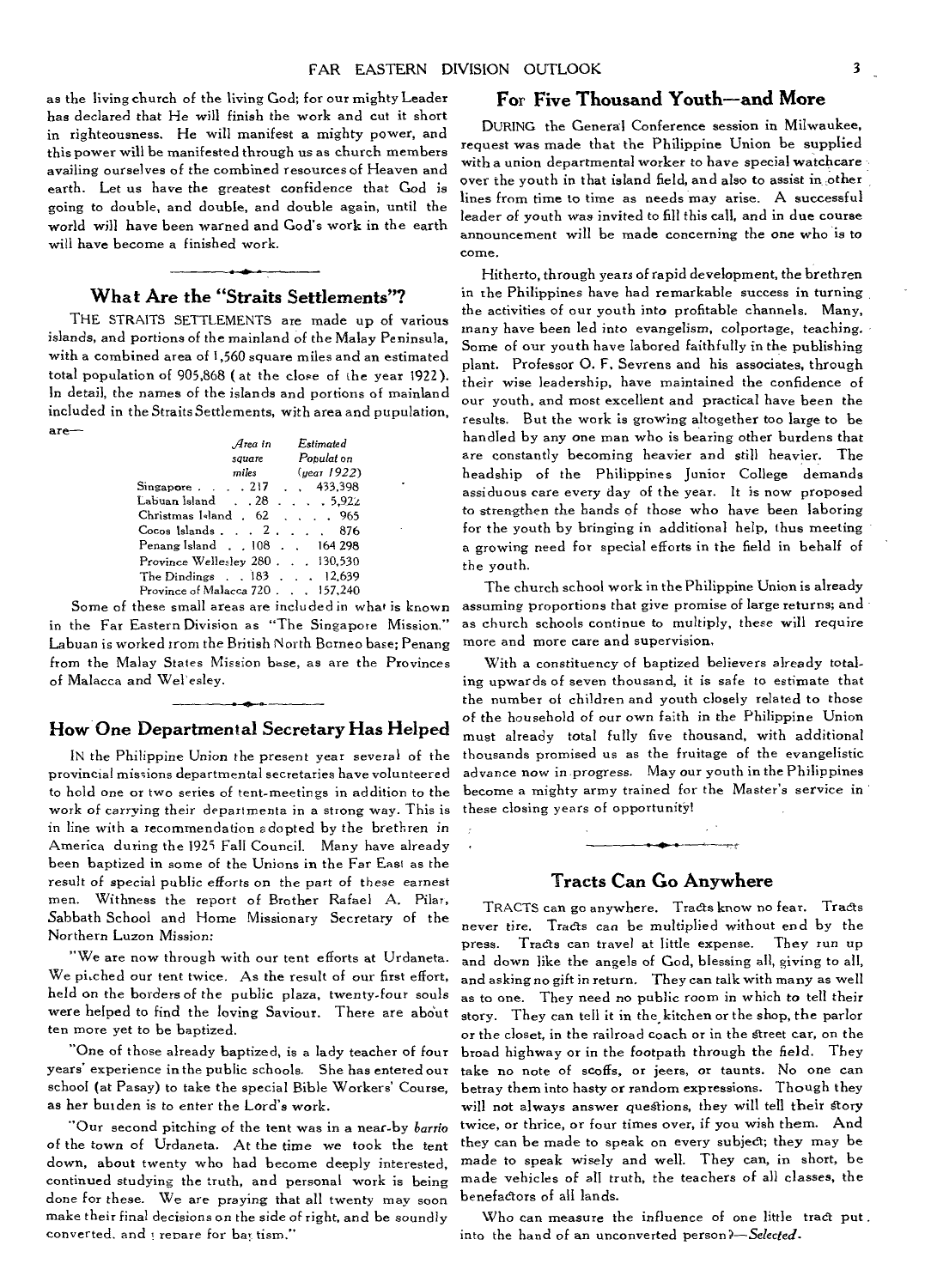# **Chinese Terminology—and the**

FOR many years, in our denominational advance among Chinese-speaking people, our workers have been developing a terminology with which to express properly and forcefully the truths preclaimed. Many of the terms used have been gathered into a "Handbook of Terms"printed in tentative form during 1925 by the Shanghai Signs of the Times Publishing House. By action of the Far Eastern Division Committee, time is now being given our workers to suggest revisions and additions, in order that the "Handbook" may be as accurate and comprehensive as practicable, thus standardizing our Chinese terminology more fully than has hitherto been possible.

*In* April, 1927, the Committee on Chinese Terminology will be meeting to do its final work preparatory to the issuance of the "Handbook of Terms'. in an approved form. Meanwhile the compiler, Brother E. R. Thiele, earnestly solicits the active cooperation of every one having to do with our work among Chinese-speaking people.

A good term-book is necessarily the product of many minds. All can help, and every suggestion will be given due consideration.

Some of our workers may not have a copy of the tentative edition of the "Handbook of Terms." If not, this should be ordered at once through the regular channels. The price of the "Handbook" in its completed form during 1927 will be three dollars Mexican, and this is paid at the time the tentative edition is purchased. All who secure the tentative edition will be given the completed edition without additional charge. The cost of printing the tentative edition has been more than three dollars per copy, as it is a bound volume of 146-pages, in large octavo size.

The tentative edition of the "Handbook of Terms" is interleaved with excellent writing-paper, and those having a copy find this a most convenient arrangement, as ample space is given for writing in suggestions. At the close of 1)26 the compiler wishes to call in these interleaved books, *:n* order that the full benefit of the findings and improvements of all who have given thought to the perfecting of the volume, may be made available to the Committee on Terminology for study prior to their final work during the 1927 Spring Council.

Let us make sure of having a copy of the tentative edition with us constantly; and let us form the habit of jotting down everything that in our judgment will serve a useful purpose in the perfected edition. Thus at the beginning of the new year we shall be ready to submit our suggestions in proper form, and share with our associates every helpful term discovered or wrought out by us in our practical work day by day.  $\qquad \qquad c.$ 

# **Sounding the Trumpet**  L. P. FERNANDEZ

IN Balaanga, Batang, a constabulary officer bought a copy of our paper. He caused the trumpeter to blow his trumpet. The colporteur was frightened, as he knew not what was going to happen. The soldiers lined up, and the officer said: "If everybody reads this paper, there will be peace;" and he permitted our colporteur to walk along the line and sell papers to the•soldiers,

# **" Handbook of Terms"** Some Facts Regarding Unoccupied Fields

# **French Indo-China**

*(Note: In view of the caning of funds through the 1926 Midsummer Offering to finance the sending of families of mission workers into some of the fields hitherto unoccupied, peculiar interest attaches to the folios, irg resume of the nussionarg situation in French Indo-China, published in 1922 in "The Christian* Occupation *of China."* 

THERE is no portion of the world with as wide an area and as great a population, that has been so totally left without the pure gospel, as French Indo-China.

Throughout Indo-China the one form of missionary work required, is evangelistic. In all the principal centers the French Goverment has already established good schools and hospitals. Bible schools and institutions for the training of Christian workers will, of course, be needed as the church grows. Much needs to be done at present in the translation of the Scriptures. In Annamese only Matthew, Mark, Luke, John, and the Acts have been translated, though some preparatory work has been done on other books of the Bible. In the Cambodian language, only the Gospel of Luke has thus far been translated, In Laotien the Old Testament has just been completed.—"The *Christian Occupalion of* China," *page cvii.* 

# **Conditions in French Indo-China**

AT the close of the year 1923, the population of French Indo-China was 19,082,098, made up of  $-$ 

| Annamites,  13,912,290                      |  |  |
|---------------------------------------------|--|--|
| Cambodians. 2.330.818                       |  |  |
| 446.864<br>Laotians,                        |  |  |
| 391.180<br>Chinese.                         |  |  |
| Indians (from India) - 108.379              |  |  |
| Khas-Khos - - - - - - - 148.753             |  |  |
| 149.268<br>Those $\cdots$ $\cdots$ $\cdots$ |  |  |
| Muongs, $- - - - 170,537$                   |  |  |
| Mois, $- - - - - - - - 152,419$             |  |  |
| Europeans $- - - - - 24.481$                |  |  |
| And lesser numbers of                       |  |  |
| various other peoples                       |  |  |

The average of literacy is low. There are 1,746 schools of all descriptions now in operation, with 92,869 pupils. If for example, French Indo-China were to have as many children in school, proportionately, as has Japan, the number of pupils would be increased forty-fold. Only about two and one-half per cent. of the children of school age in Indo-China, are attending school.

The larger number of the people are Buddhists, but since France has been in control, the Catholic clergy have gained over a million adherents. In Cochin China and in Annarn are many Mohammedans, and in Laos the Thai race are followers of Brahma.

An efficient postal service is maintained, with nearly five hundred postoffices. More than fifteen thousand kilometers of telegraph wires reach the chief towns throughout the land. The total railway mileage is 1,749, including the line from Hanoi to Laokai and Yunnanfu (472 miles). Indo-China with its millions, has as yet no representative French of the third angel's message preaching the word within its borders. Who will be the first to enter?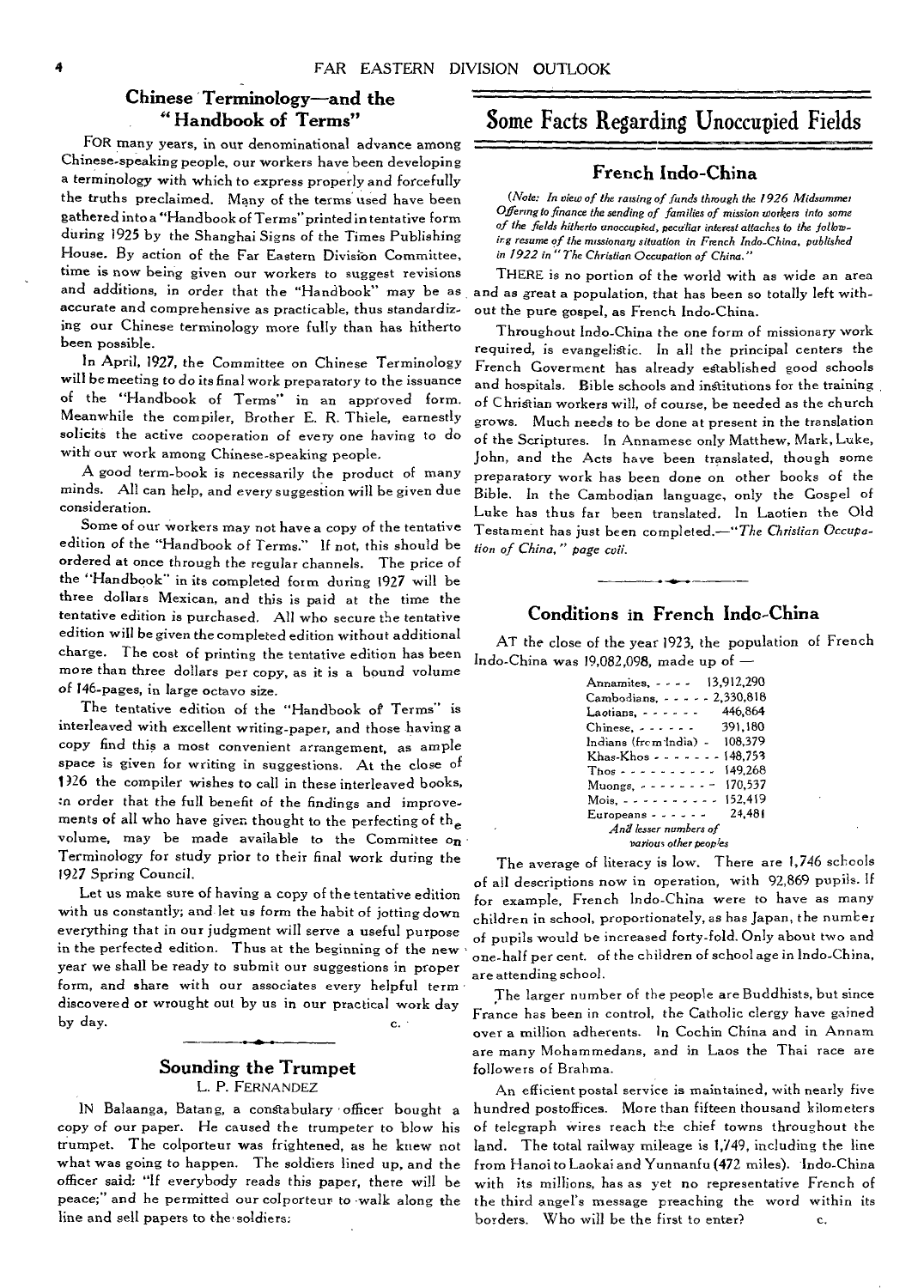

# **A Tent Effort in Medan, Sumatra, N. E. I.**

"WE have been holding public meetings in the tent with an average attendance of about two hundred," writes Pastor I. C. Schmidt, of Medan, Sumatra, Netherlands East Indies. "This evening I spoke on fasting, as the Mohammedans have a month of fasting every year.

"We are having a good interest, and are praying the Lord to bless our efforts. We have had our weekly programs printed in the Dutch papers as well as in the Malay. We hope thus to arouse interest among Europeans. Even now some Dutch people are attending, although the services are in Malay. Our attendance is largely from among the Muslims.

"We have been reporting as much concerning our meetings as the Malay papers have been willing to accept for publication. People are reading of our meetings, and thus the influence of our effort has been extended into many other parts of this land."

# **Shipping Out the Japanese Edition of Ingathering Specials**

FROM Japan, where recently we found Brother A. B. Cole, manager of the Owarino Fukuinsha (Seventh-day Adventist Publishing House for Japan), finishing the Japanese Harvest Ingathering papers ordered for early shipment to America, we have received the following word dated July 20:

"We were able to complete shipment of the Ingathering Specials in excellent time to connect with the two steamers which left here on the thirteenth inst., bearing all orders, including a good shipment of Japanese books for the Pacific Press. The book order was received just after you passed through Tokyo, and we worked on these papers and books until everything was packed. Then, without slacking for a moment, we packed the portion of the Ingathering order that was to be sent by mail---about nine thousand copies---and got these into the postoffice five days ahead of sailing date. Surely these should reach the fields to which they have been shipped, in ample time."

### **Chosen Union Briefs**

**Harold J.** Bass collected Yen 750 in Harvest Ingathering. Aside from this, Yen 350 was the largest amount collected by a single individual.

The food department of the Soonan school has sold over Yen 530 worth of health foods during the past two months.

Ralph S, and Mrs. Watts, recently arrived, are busy in language study.

During Professor Griggs' recent visit to the Union, he spoke one afternoon in the city of Seoul by invitation, when several hundred foreigners were present. Professor Griggs' talks to the foreigners both at Seoul and Soonan were greatly appreciated.

### **The Fengtien Mission-1925**  B. PETERSEN

"The Lord bath done great things for us; whereof we are glad." Ps. 126:3. These words of the Psalmist express the sentiment of our hearts as we endeavor to render a report of the work that has been accomplished in the Fengtien Mission during the past year.

The year 1925 was a year of rich blessings to the cause in this field. It was the best year in soul-saving. Fifty believers received the baptismal rite and joined with us in church fellowship.

Evangelistic efforts were carried on in eight **chapels,**  and during the year special efforts were conducted in nearly all the chapels. The Fengtien Mission now has a membership of 187, with nine evangelists, one Bible woman, five teachers, and an average of seven **colporteurs.** 

### **Tithes and Offerings**

The native tithe receipts for the year totaled to \$907.86, which shows a gain over the previous year; but the Sabbath school donations, amounting to \$612.07, are a little less than two years ago. The small gain in tithe receipts, and the seeming retrogradation in **the** Sabbath school offerings, is due to the deplorable financial condition in this province. As all statistics are given in Mexican, the donations are of course greatly affected, as all offerings are given in the local currency. This local currency used to be rated \$1.50 for one Mexican dollar, while now it takes \$4.00 or more of local currency to make a Mexican dollar. It is to be hoped that this cordition will be remedied in the very near future.

### **Literature Work**

The Lord has greatly blessed our faithful little band of colporteurs. The total sales amounted to \$6,404.83, a good gain over the previous year. This might have been our best year if wars had not interfered and brought the colporteur work to a standstill. For about two months there were no colporteurs in the field. However, the success of this department does not entirely depend on the amount of literature sold, but upon the results in souls won. We believe that the colporteurs did good, faithful work, not only in spreading the literature, but also in bearing witness for the Lord and leading souls to a knowledge of the truth for *this*  time. We are glad this year to have a native field agent who can assist the colporteurs in the field, and we are looking for a good increase in sales during **1926.** 

### **Educational Depaytment**

The Fengtien Mission is operating five church schools with an enrollment of about one hundred students. Our believers realize more and more the need of giving their **children** a Christian education, and in some cases parents **have** pressed the matter of establishing schools in their locality. But the policy of the mission is to open no new schools unless there is a sufficient number of our own children to warrant it. It is our goal to have all our children in our own schools that they may be trained **for the** kingdom.

We thank the Lord for His numerous blessings during the past year, and for the measure of success He has given. Our need is for more workers to step into the openings throughout the field. But our greatest need, that which is **far** more important than any other, is the baptism of His people with the Holy Ghost and power to win men to Christ. To this end let us anew dedicate our lives to God's service.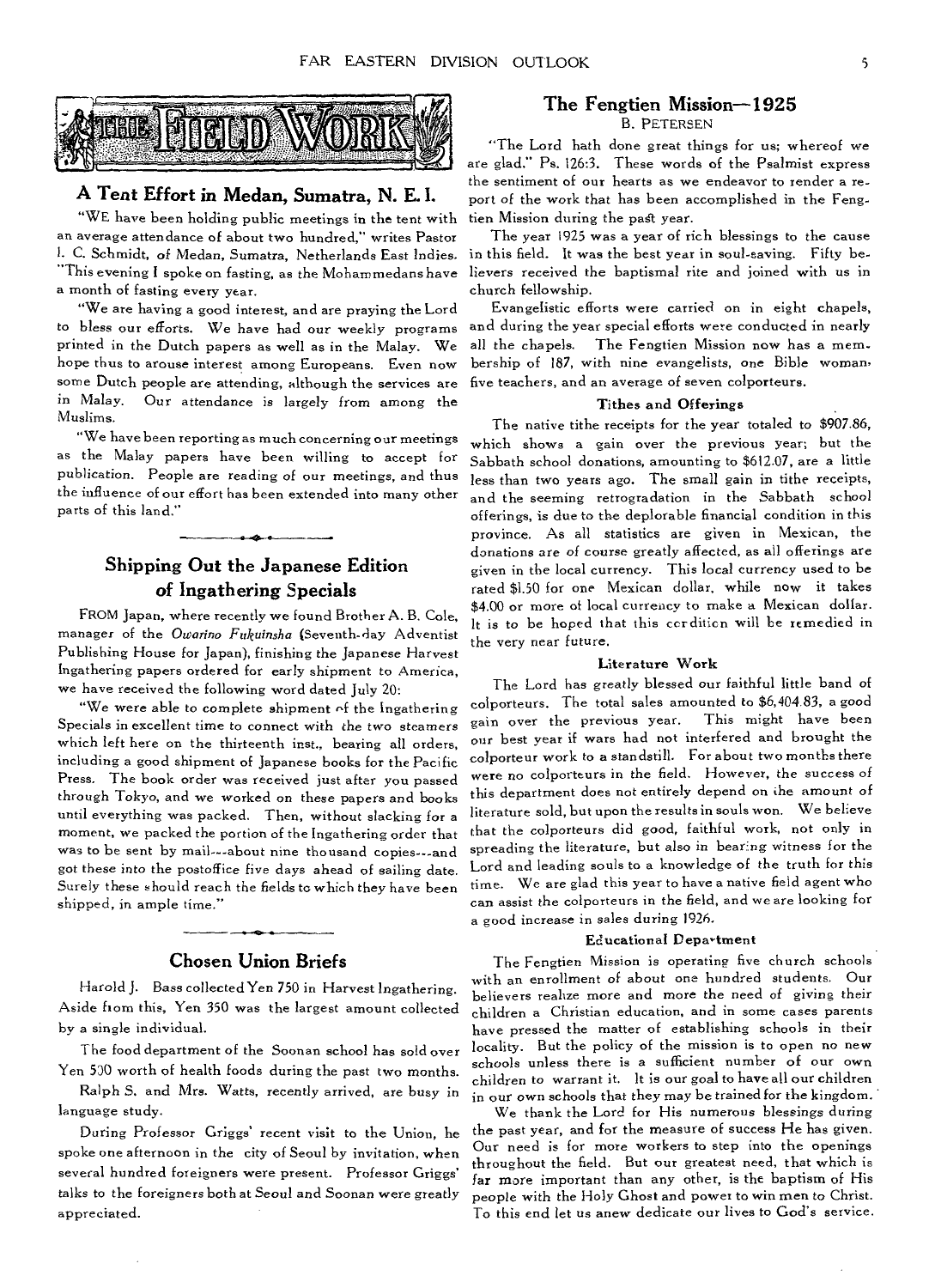# **Into the Province of Nueva Ecija**

### URBANO OLIVA

ON May 16 we went to Bacayao, Guimba, Nueva Ecija, to baptize five faithful believers. Thus Guirnba, another of the towns of Nueva Ecija, has been entered. The story of how the truth came to Guimba is of interest. It seems that a resident of Guimba went to Manila, married, and later learned of the truth. Returning to Guimba, he witnessed faithfully concerning the truth, and especially to his relatives. As a result, five were baptized—three men and two women—at the time of our visit.

Three years ago three of those who have just been baptized visited a *barrio* in Cuyapo where Brother Medina was working, and expressed desire to find a pastor who could baptize them, but were disappointed in finding no one. This present year, while I was in the vicinity, one of these same men, with his wife, again visited the *barrio,* only to be disappointed in finding no one to baptize. I had been there during school vacation, but had unfortunately gone to Cuyapo. However, my housekeeper at the place I had been lodging promised this family I would visit them. The man and his wife returned to Guimba, and told the other believers to prepare for baptism.

When I finally had opportunity to visit these people, and seek out those who were ready, they thought at first I was a colporteur, for I had a book in my hand. When they learned I was a Seventh-day Adventist preacher, they leaped for joy. They had embraced the Sabbath, had overcome and left off their vices, and had been faithful for a long time, without ever hearing any living preacher.

# **The Penang Hills Railway**

IN October of 1923 the Penang Hills Railway was opened for passenger service, bringing within reach of Penang and British Malaya a new hill resort where some respite can be had from the uniform warm temperature of the plains. "The hills vary in height from 1,5.0 to 2,700 feet, and form the sanatorium of the Straits Settlements, the shade temperature varying from sixty to eighty degrees. There are numerous pretty walks on the plateau; and roses, orchids, and other flowers grow in pleasing profusion. The prospect from the hilltop is the most glorious in the Malay peninsula." The average mean temperature on Penang Hills is 70 degrees F., whereas in Singapore it is 80.

# **Light-Bearers in Cuyapo, Pangasinan, P. I.**

BROTHER URBANO OLIVIA, of the Northern Luzon Mission (Philippines), reports in the June issue of *Echoes from the Ilocano Field* that the church at Cuyapo, in the province of Pangasinan, has indeed become as a light amid the darkness. The members of the church, with workers stationed there, are determined to be light-bearers to the *barrios* (villages) round about, and already in six of these *barrios* there are representatives of the third angel's message.

"The sacred rite of baptism was administered at Cuyapo by Pastor Emilio Valera on May 17, when eleven souls were buried in the watery grave, thus signifying that they had put off the old, sinful life to arise to walk in newness of transformed life. ... There are still about ten ready for baptism, and many more are interested." Brother- Oliva expresses hope of gathering in others soon for another baptism.

# **Making School Indus tries Pay**

A MOST interesting experiment is in progress at the China Missionary Junior College, in its country location at Chiao Tou Djen, Kiangsu. An earnest effort is being made to make at least some of its industries pay—and with considerable prospect of success.

For the year ending June 30, 1925 (as reported to the constituency meeting held in Shanghai during the 1926 Spring Council), Brother H. L. Shull, the College treasurer, stated that—

"Upon an investment capital of about \$3,000 Mexican, we have been able to do a business of about \$23,500 in our industrial department. During the school year 1924-25 the industries showed a net operating gain of \$1,731.99. This indicates that we are operating a paying industry, which if properly developed should be the means of bringing into our school a substantial sum for its support. Cwing to the fact that our school has been moved out of Shanghai during the school year now in progress, and thus taken some distance away from the Shanghai market for selling our products, our industry has received a temporary set-back. We hope by the end of the year that we shall be able to show a gain instead of a loss...

"During the year 1924-25 the industries supplied the total sum of \$4,390 Mexican in labor to boy students for their support. . . As regards the girls' industry, we helped them to the extent of \$307 Mexican."

Arrangements were made during the Spring Council, for the industrial department of the Shanghai Missionary Junior College to be further strengthened by providing additional machinery and equipment, and a small yet essential operating fund. With the continuance of the careful management that has thus far characterized this department both in the offices and in the factory itself, by a group of men who are working closely together, the experimental stage of the industries carried on by the College will soon have been passed, and returns on the investment will be realized year by year through self-help on the part of many deserving students who are learning to be unafraid of manual work while pursuing their scholastic studies.

Brother J. A. Guild has labored untiringly *in* the factory, and has been ably seconded by Brother F. A. Landis, who joined him after the first strenuous years of pioneering the industry; and in constant collaboration with these men have been Professor D. E. Rebok, the president, snd Brother H. L. Shull, the treasurer; and thus through united "team work" a seemingly impossible proposition has been made to succeed. Surely the good hand of the Lord has been with these men, and with the Chinese foremen and the boys who are ofttimes forgotten in their labors in the shop, but who are helping solve one of the most important educational problems that we have in the Far East—how to make school industries pay.

# **The West Visayan Mission**

c.

IN a letter from Pastor Wm. H. Bergherm, director of the West Visayan Mission (Philippine Islands), under date of July 6, we learn of substantial progress. "Our work is onward," Brother Bergherm writes. "We are to dedicate three new churches this quarter. We baptized 165 the first quarter of 1926, and the second quarter will perhaps show about 120."

"We have three teachers in our school at Jaro (near Iloilo) and an enrolment of about 100. There are about 15 young women in our first year (eighth grade), and I am concerned about what we can do for them next year.... We have four other church-schools besides the one in Jaro."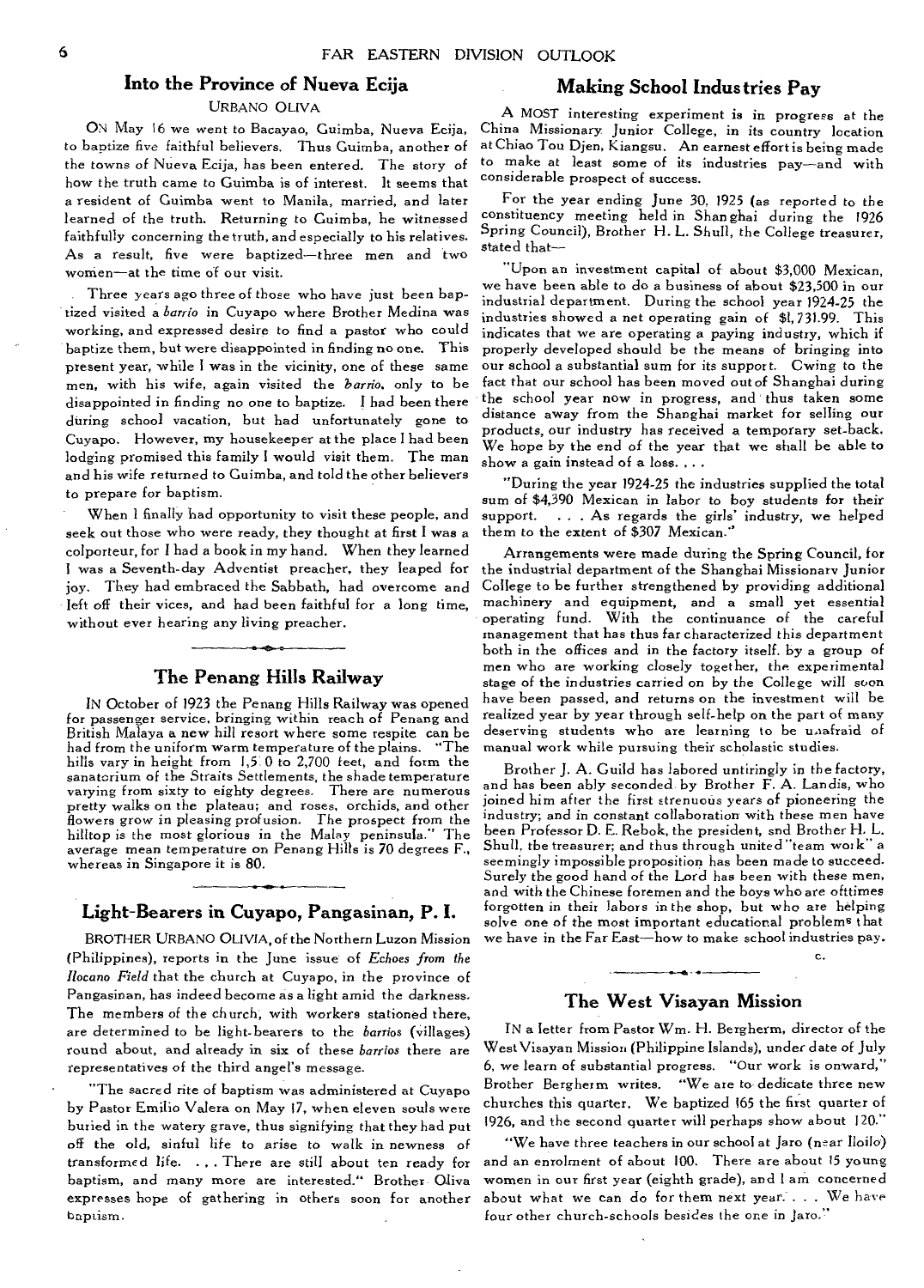# **An Explanation--and An Appeal**

DURING recent weeks Professor Frederick Griggs has written two articles on our soul-winning goal for 1926. Meanwhile, we have dropped out one number of the OUT-LOOK, as is customary during the summer months. The articles received are so good and so timely, that we are venturing to publish both of them at first opportunity—one on page two, the other immediately below.

What Paster Bergherm is doing in the West Visayan Mission, may be duplicated in many other language areas, the directors and evangeligts leading the way. Again and again Sister White used to pray, while at the family altar, "Lord, help Thy ministering servants to labor for souls as they that must give an account." Statistical returns setting forth results accomplished in any given period, are merely a human record of that which is closely followed and treasured up in the books of heavenly record that all must face in the day of final awards, May the Lord of the Harvest revitalize us by His Spirit, and give us many souls during the four months remaining for labor this present year!

## **Goals and How to Win Them**  FREDERICK GRIGGS

 $\gamma_{xy}$ 

c.

"I PRESS toward the mark for the prize." Paul here reveals the value of a goal, and tells how it is obtained. It is a prize. It is obtained by effort, Men must "press" for it. It must be striven after. We put forth greater effort and are more industrious when we are working to a definite end, than when we are simply "working." A goal is a means of measuring our progress as well as being an incentive to do all that we possibly can. If it is prayerfully taken and striven after with all our power, it may be reached. What new courage then comes to the toiler!

No goal is equal to that of bringing sinners to their Saviour. One soul is of more value than the world. This goal is measured by the love of God in the gift of Christ. The Father and the Son took just this goal, and to win it gave all. Christ set for Himself a definite task.

It has long been a custom for some of our ministers and conferences to determine each year upon a certain number of *persons* that they would endeavor to bring to the Saviour. In doing this it is recognized that such a goal is far different than a material one such as the accumulation of a certain property. We are workers with God, and our tools *are*  spiritual. Our success depends wholly upon God. He alone converts the heart, but we are to present the converting truth. We can determine to present it to many or few. We can present it as a man may turn a crank, feeling that our duty is done when we have preached the sermon or distributed the literature; or we may have a great heart-longing even to the extent of wishing ourselves accursed from Christ as did Paul if by so doing he might win to Christ those for whom he labored. This latter spirit is that which takes goals and wins them.

The Far Eastern Division, at its last spring Council in March, voted a goal of a 5,000 increase of baptized church membership. The brethren thus set for the entire church a definite task. It is not an impossible one. We have more than 17,000 members. Surely this number of sincere Christians can bring to Christ in one year 5,000 who know

Him not. But during the first three months there were baptised but 602 in the entire Division, according to reports received. At this rate we will reach but little more than half the number of baptisms we determined on. Thus we check ourselves and discover that we must be more zealous, both in prayer and in effort.

Pastor Bergherm, director of the West Visayan Mission, is giving us an illustration of the value of a goal and how it may be won. West Visaya took a goal of a thousand baptisms this year. At the end of six months they had baptized only about one-third this number. A meeting of the supervisors of the different districts was called, and they determined to work so energetically and prayerfully that God might bless them in baptizing at least four hundred during the last half of the year. Then Pastor Bergherm and Pastor Jornada, home missionary secretary visited, churches and seconed definite pledges from the members to work for souls as never before in an endeavor to bring to Christ the balance of the goal. As a result of these efforts, a spirit of prayer and effort is moving the entire two thousand members, and a good harvest of souls must result.

It is not numbers, but true converts to Christ, that count-But if no goal had been taken by the West Visayan Mission, the probabilities are that, having nothing to check themselves by, they might have been content with six or seven hundred instead of ten or more hundred baptisms this year.

We must work to the fullest possible measure of our strength—ministers and people. "The night is soon coming.'

# **The Translation of Good Books**

DURING the 1925 Spring Council *of* the Far Eastern Division Committee, the brethren were requested by one of the union fields to give counsel as to what book from the writings of Mrs. Ellen G. White should be translated and published at an early date for the benefit chiefly of our church members.

In considering this query, the brethren felt that in this time of comparatively small constituencies it would be best to print only a limied number of pages of matter to be used chiefly within the church membership, and to put our chief effort and expense into the translation and publication of that which would serve the church effectively while at the same time serving large numbers of the general public.

The policy outlined by the brethren of the Division Committee is embodied in the following resolution:

*"We recommend,* That the publishing boards of the various language areas in the Far East undertake to secure by the close of 1928 the best possible translations of three volumes from the Spirit of prophecy; namely, "Ministry of Healing," ''Christ's Object Lessons," and "Testimonies for the Church," Volume IX, insofar as it may prove practicable fcr this to be done on an economical basis and largely with help already *in our* employ; and further, that the publishing boards endeavor to plan ahead carefully so as to have perfected and approved translations of these three volumes in hand by the close of the year 1928."

As is evident from an analysis of this resolution, the desire of the brethren is to keep the initial expense of translation down to an irreducible minimum, and to bring to the general public, through translations of volumes suitable for their use, as many pages as can reasonably be produced within the time named.

Let us make every stroke tell, insofar as may prove practicable, in the building up of a great constituency from the millions among whom we find ourselves.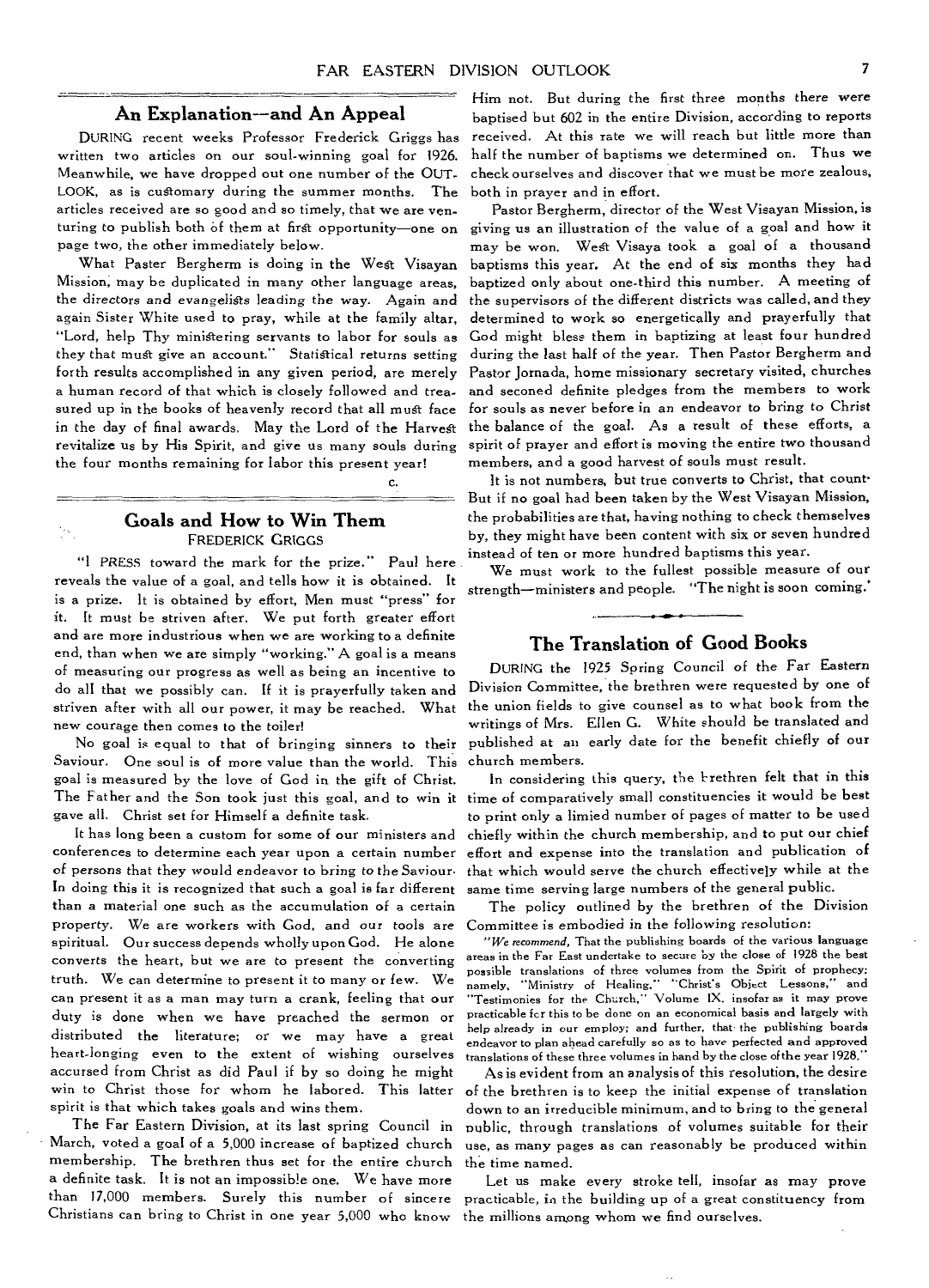# The Coming Harvest Ingathering Campaign for Missions-1926

# **"Sell" the Harvest Ingathering Idea**

## **J.** J. STRAHLE

YOU will be in the midst of your Harvest Ingathering campaign in a few weeks. Letters from the field tell of the thorough plans that are being laid to make our 1926 Harvest Ingathering a bigger success than any previous campaign. It is a pleasure to learn that you are initiating the Harvest Ingathering work at this early date. The success of your campaign will more than compensate you for the effort put forth in planning early and preparing the whole field, so when the time arrives all are in readiness for active service. Many times we have delayed the promotion of this campaign until such a late date that our church members have hardly known what it was all about; and because of lack of time to assimilate the needed instruction, they have worked in a half-hearted way. Beginning early, as you are doing, educates the members to the plan. They become enthused and anxious to have an active part in it. Using the language of a bookman, we must "sell the idea" to our brethren. They will then feel happy for the privilege of doing this work for Cod.

That you may know just what we have resolved to do in the 1926 Harvest Ingathering Campaign, the union missions goals as passed by our Convention and Spring Council at Shanghai are submitted below:

| Central China    | \$5.500 gold  |
|------------------|---------------|
| Chosen           | 2.000         |
| East Coina       | 5.000         |
| Japan            | 5.000         |
| Malaysia         | 8,000         |
| Manchuria        | 1,300         |
| North China      | 1.250         |
| Philippines      | 3.500         |
| South China      | 2.500         |
| Sungari-Mongolia | 400           |
| West China       | 1.000         |
| Totals           | \$35.450 gold |

### Retaining the Pre ceeds

The General Conference has kindly given us the privilege of retaining in our field the gifts we solicit in this Campaign, to cover some of the "specials" in our annual budget. Let us show our gratitude by putting forth a strong and concerted effort to reach our goal, that the Lord's cause may be advanced n the Far East.

# **Notice—Anti-Narcotics and H.1. Campaigns**

DIVISION HOME MISSIONARY DEPARTMENT

THE Signs of the Times Publishing House has issued an Anti-Narcotics Special of the *"Signs of* the Times" magazine, Chinese. We suggest that the China field promote the Anti-Narcotics Campaign during the month of September, and that the Harvest Ingathering work be done in either October or November as controlling committees may see fit.

# **Organization—Why?**

**J. J.** STRAHLE

TO INSURE a successful Harvest Ingathering campaign, some simple plan of organization must be carried out in all our churches. "Nothing happens without organization. Not to organize is not to do anything, in business, in the government, in the church. Many a church is decaying while its daily prayer is for strength. There is power aplenty, but we poorly apply it." The servant of the Lord has said, "Time is short, and we must organize our forces for a larger work." *Vol. ix, page 27.* Many of our leaders have asked us the question. "How would you go about organizing a church for Harvest Ingathering?"—hence these lines. Everything depends on our following some simple plan for enlisting the services of all, if we are to get the most out of our territory. It is our observation that churches which have not thoroughly organized for the Harvest Ingathering campaign have made dismal failures, while those that have followed out some simple plan have achieved marked success-

### Plan **Your Work and Work Your Plan**

When you have mapped out in your mind the "plan of battle." call together your missionary committee or church board and carefully go over with them every detail of the campaign. This should be done in ample time before the campaign opens. At this time all matters relating to the organization of workers and bands, districting of territory, goals, devices, program, field days, and so forth, should be worked out. It may take more than one meeting, but the effort will justify you. After your committee has worked out every plan satisfactorily, the whole should be presented to the church a little before the opening of the campaign, so that when the Rally program is held September 4, every one will know his place.

### **"Do It** in **Six Weeks"**

If you would make your goal, every church must strike at the same time. When members go out at the same time throughout the district, enthusiasm is lent to the effort, and soon everyone joins hands. In the past many of our campaigns have dragged on for three months. Some have begun in the summer months and continued until the holidays. Is it any wonder that many of our members tire of Harvest Ingathering work? This "dragging on" process would "kill" any campaign! Let us this year endeavor to *"do it in six weeks"—or less!* The official time is *September* 4 *to November 6.*  Your mission may vote a different period; for various sections of the field need different times. But if we would have a good organization,remember, "God requires promptness of action." Vol. **III, p. 497.** 

### **Rally** Day Program, **September 4**

From the Division Home Missionary Department has been mailed a prepared Rally Day program, which is intended to mark the opening of the Harvest Ingathering campaign.

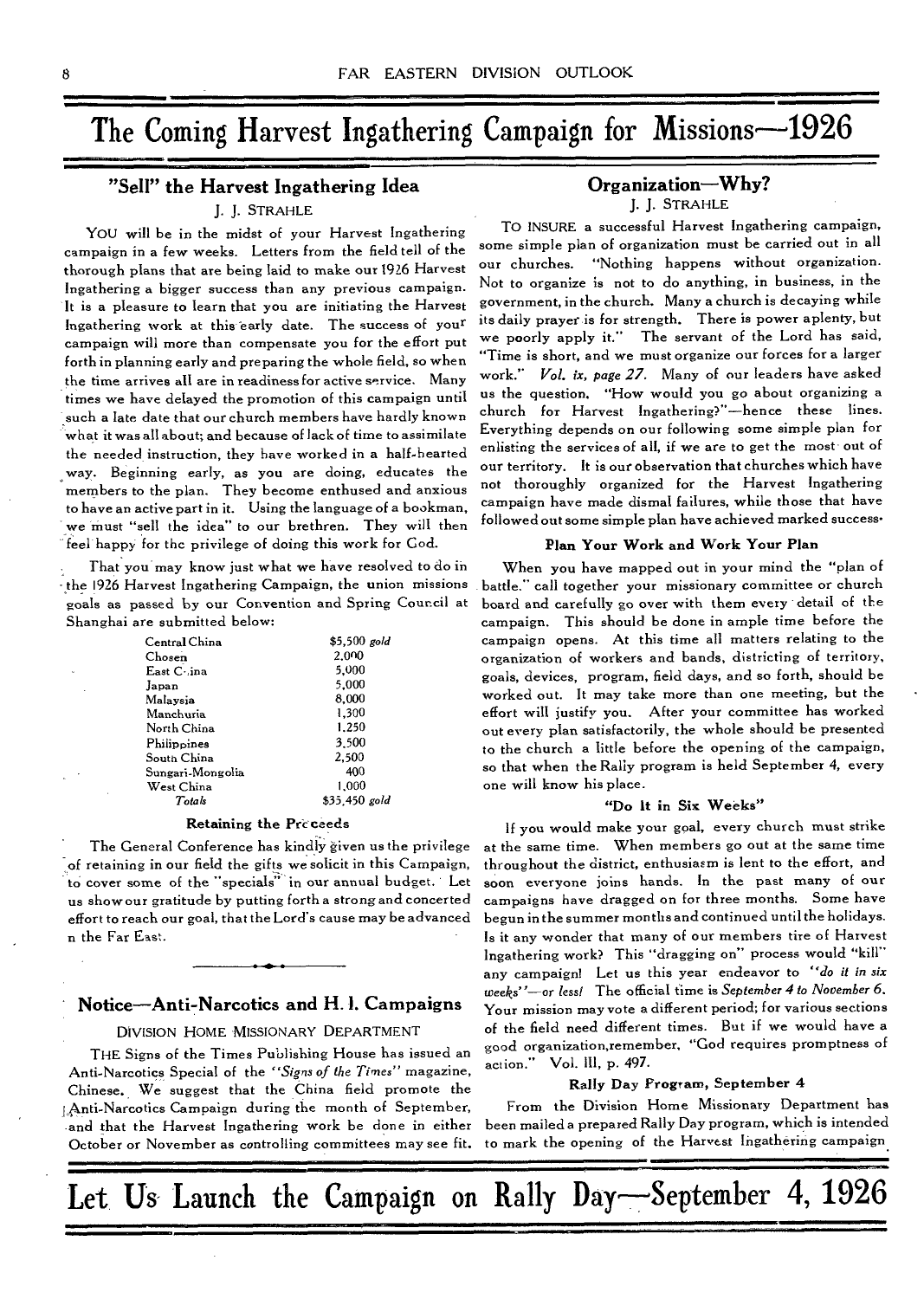# Remember the Date—September 4 to November 6, **1926**

This program has been provided with care, and we trust that their members every day, ascertained what was done during it will be presented in all our churches. The parts should be assigned well in advance, so every one of those participating will be prepared. The whole intent of the program is to arouse the church membership to the task before them. Immediately following the program the Harvest Ingathering papers should be passed out, and every one assigned his territory. Still better, a school should be held the evening after the Sabbath, or on Sunday morning, instructing the brethren in the canvass, how to approach the people, how to meet objections, and so forth. With a thorough training, the laymen will become enthusiastic and succeed in their Ingathering work.

### Goals

The subject of "goals" is a big one, and, of course, all Seventh-day Adventists are familiar with the term. Nevertheless, we accomplish great things by having something to aim at, and this is true of Harvest lngathering as well as anything else. We are admonished by the Spirit of prophecy to "set our mark high," and surely we want to do all that God expects of us. First, is the church goal. The union mission will apportion the amounts for each church, basing the figure on the church membership on the per capita basis.

### Organizing Churches Into Bands

Every church should be organized into bands for the Harvest Ingathering campaign. It will be the duty of the missionary 'committee, of which the missionary leader or church elder is chairman, to organize the church into bands, Each member should be placed in some band, usually allowing him to enter the band that functions in the vicinity of his home. Each band should be assigned a district large enough so the whole city is apportioned. The next step will be the selecting of competent leaders for these bands. In no case should bands be organized unless there are capable eaders. It is far better to have a half dozen larger bands. with good leaders, than to have a dozen bands, half of which do not function because of incapable leadership. In dividing the territory, have a map of the city on hand, so you can act intelligently. In some instances it may be necessary to organize country bands. In this case each band should be assigned so many roads, and so forth.

The church elder or pastor should meet with his band leaders at least once each week, talk with them about the progress of the campaign, and offer suggestions. The band leader will meet with his band at least once in every two weeks during the campaign, aiding those who need help, and encouraging the others. He will always find some who have never ventured out, and it will be his duty to show them "how" to do it, or arrange for some other member of the band who has had experience, to help them. We have known some band leaders in the homeland who called up

the day, and encouraged them in the good work.

A good band leader will also assign each member a good part of his territory, so that one will not enter the territory of another.

In working their territory, it would be well for the band members to go forth two and two. Ofttimes this was the Saviour's method. Following out the Saviour's plan of sending forth workers two and two, assign to a couple of Harvest Ingathering workers two rows of city "blocks" "A" might solicit in one block, going entirely around it; and "B" could start with an adjoining block and follow the same plan. When all have been visited in these two blocks, the workers would begin in the same way with a third and fourth block in their territory. Following this plan, every home is visited.

### Church Bulletins

Many of our missions issue periodic bulletins showing the progress of the campaign in their local fields. The standing of each church is recorded, and many interesting experiences are in this way sent into the field. In Japan last year the church elders placed on a blackboard each Sabbath just what was accomplished by the church members. The members took a live interest in this report, and those who had not taken part got busy and brought in a report for the next week.

### Field Days

As soon as you have held your Rally Program, start out Sunday morning with a rousing Field Day. Usually many respond. Those who are timid gain strength from the enthusiasm of others, and venture forth. Make the call during the Sabbath church service, and enlist as many as possible at that time. Field Days should be held regularly every Sunday during the Campaign, and as often during the week as seems advisable. On Field Days all should meet at the church, if possible, when prayer should be offered and a little instruction given. It is often surprising how greatly God blesses even the timid with donations on these Field Days. And there are many precious souls found who receive a heavenly blessing.

### An Important Psychological Principle

The public will give in proportion as they see our own people heart and soul in what they are doing. If there remains a hidden selfish thought, the appeal to outsiders will be as "sounding brass and tinkling cymbal." This is a psychological law. Their objections are but a reflection of the apparently hidden thought of our worker. The people will always be a reflection of what we ourselves are. "As in water face answereth to face, so the heart of man to man." Prov. 27:19.

### The Business Section

If one phase 'above another of our Harvest Ingathering campaigns needs careful study, it is the best way of working our business sections so the most can be realized for the

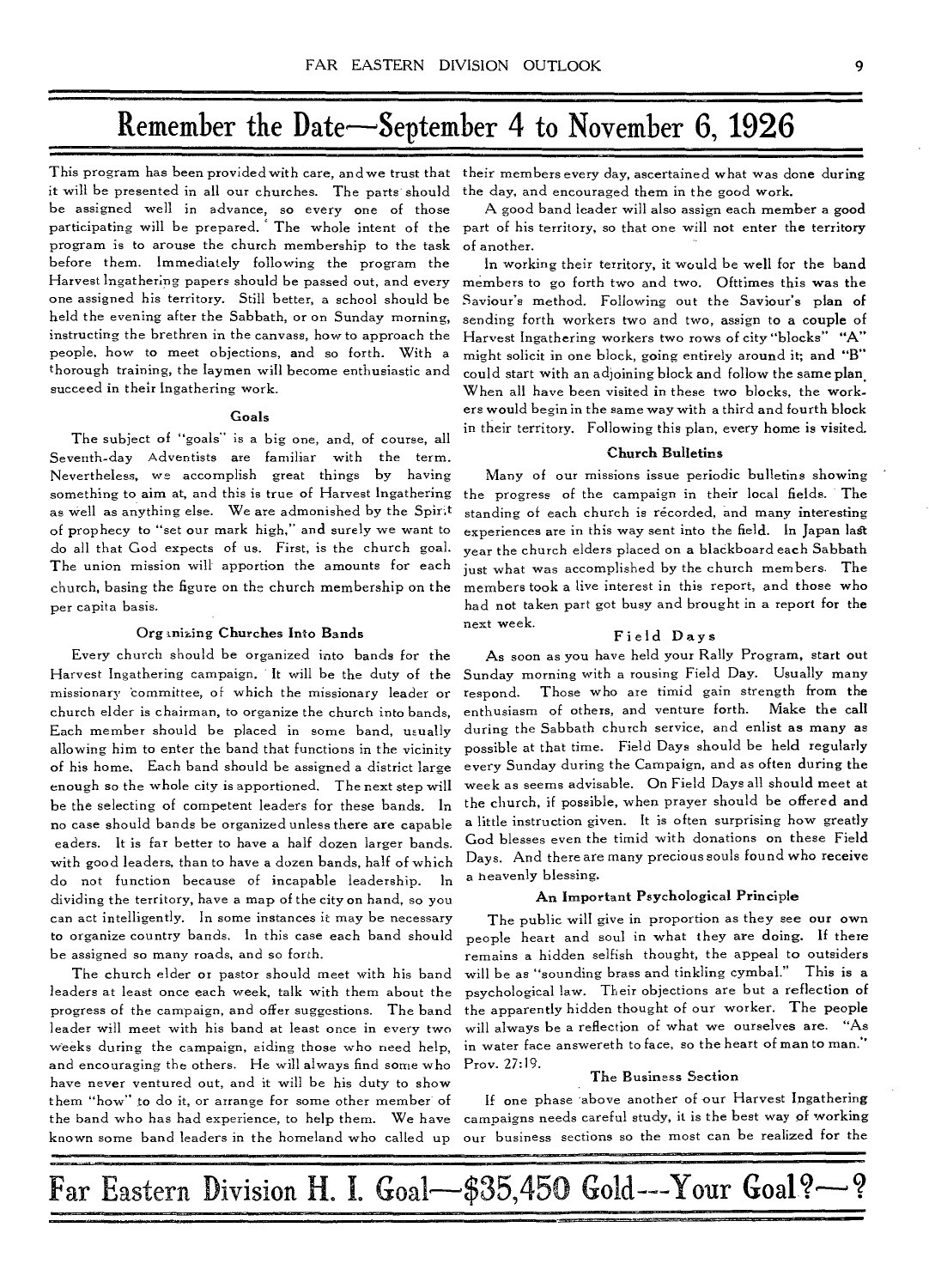# **Our Objective in this Harvest Ingathering Campaign: To Win Souls**

cause of God. Here impressions can be made that will strengthen or hinder our work in the future. Much depends upon the size of the business sections to be worked. In some instances they will be small, while in the case of large cities this matter must be studied thoroughly, even to the dividing of the entire business section among churches. In any event, the missionary committee should give this their attention. A regular business band must be organized, with a leader. The members should not be selected from a list of volunteers, but they must be "hand-picked" from the church membership; for not every one is adapted for this kind of work. If possible, the same individuals should be selected year after year and sent into the same territory, thus building up confidence in our program. Sometimes individuals have certain "pulls" with business men and can usually receive larger donations than a casual caller. In such **a** case they should be allowed to visit that firm. But a record should be kept of all such, so they will not be approached twice for the same thing. As soon as the business band has been organized, a separate meeting should be called, and the territory divided among the members.

## **Successful Workers among Business and Professional Men Exchanging Experiences**

**Mr. A. C.** Whitbeck, although president of the Chamberlain (South Dakota) Bank, and a busy man, always finds time to do some Harvest Ingathering work each year. He says the secret of a business man's success in Harvest Ingathering is, first, *prayer;* and second, *persistency.* Notice how the Lord has blessed him during past campaigns: 1922, \$2,007 ; 1923, \$2,000: 1924, \$1,615. In response to our **request**  that he furnish us with some helpful suggestions, he submite the following:

- 1. Have special definite prayer daily.<br>2. Always list your prospects
	- Always list your prospects.
	- 3. Also list amount desired  $f$ -om each.<br>4. Start as soon as you can get your ma
	- Start as soon as you can get your magazines.
	- 5. Continue the campaign until you have reached your goal.<br>6. Work some every day. tithe your t me.
	- Work some every day, tithe your t me.
	- 7. Have a half dozen solicitor's cards or more.
	- 8. Have each card headed a different amount—by an influential donor.
- 9. Approach the prospect confidently.
- 10. Present the solicitor's card headed with the offering the prospect is listed for.
- 11. Don't ask how much he will give.
- 12. Ask if God's blessings are desired.
- 13. Quote some text that promises blessings to those that give.
- 14. Give the magazine.
- 15. Explain the Harvest Ingathering briefly, stating Adventist Church never asks Public for help except for missions not for support of the church—and two thirds of it goes for missions abroad.
- 16. Take hand and say, "God bless you," whether you receive an offering or not.

Elder **0. F.** Frank, also a successful solicitor, gives some suggestions:

1. Have implicit faith in the Ingathering work. I believe that it is born

of Heaven, It acquaints our people with the scope of our work, and it gives them a splendid opportunity to give the truth to others in a way that compels attention and interest.

2. Every Seventh-day Adventist should pray that God will help him to love this work, and he should believe that God hears and answers prayer; then he should doubt his doubts and believe his faith.

3. Before undertaking the Harvest Ingathering work, we should get very familiar with the contents of the paper as it comes out; and after having familiarized ourselves with the contents, we should work with all our might.

4. Definite territ.yy should be assigned, and definite time should be allowed for work.

- 5. Best results can be obtained by going two and two.<br>6. We must not expect results except by earnest effort
- We must not expect results except by earnest efforts.

7. We should consider that we have had success if we have only opportunity to present our work and not receive an offering. Our main object should be to win souls.

## **With Our Women Solicitors**

We are glad to welcome into our Harvest Ingathering ranks every year an increasing number of women workers. They are having marked success in working business sections. Taking the regular run of business houses just as they come, the sisters will do better than the men. The suggestions in these columns can be adapted to their needs They should go two and two. Our lady solicitors are piling up big records, and every year more are realizing that they can do yet more for the Master. With well-ordered conversation, a pleasing personality, and withal an earnest purpose, our women have done great things **for God.** 

### **Work Among the** Jews

When our work is properly presented, Jews gladly assist us. Read the quotation given below:

"Jews are greatly interested in the struggle for religious lib rty, no matter by whom conducted. Christians which believe that Saturday is the universal Sabbath, have our sympathetic accord, and we should know more about them. And the compliment they pay us by publishing a Yiddish section in one of their periodicals should be received in the same friendly spirit which prompted it, with the hope that the spirit of liberality will become so strong in this <u>city that intolerant laws shall be stricken</u> out<br>of all ourstatute books."— *"Th. Morning Journal "(New York Yiddish daily) Sunday, June 21, 1925.* 

### **Helpful Promises**

"When God's messengers recognize their responsibilities toward the needy portions of the Lord's vineyard, and in the spirit of the Master-Worker labor untiringly for the conversion of souls, the angels of God will prepare the way before them, and the means necessary for the carrying forward of the work will be provided. Those who are enlightened will give freely to support the work done in their behalf. They will respond liberally to every call for help, and the Spirit of God will move upon their hearts to sustain the Lord's cause, not only in the home fields, but in the regions beyond. Thus strength will come to the working forces in other places, and the work of the Lord will advance in His appointed way." *—"Acts of the Apostl-s,"* pp. *357, 358.* 

**Work Out a Well Organized Plan for the H. I. Campaign**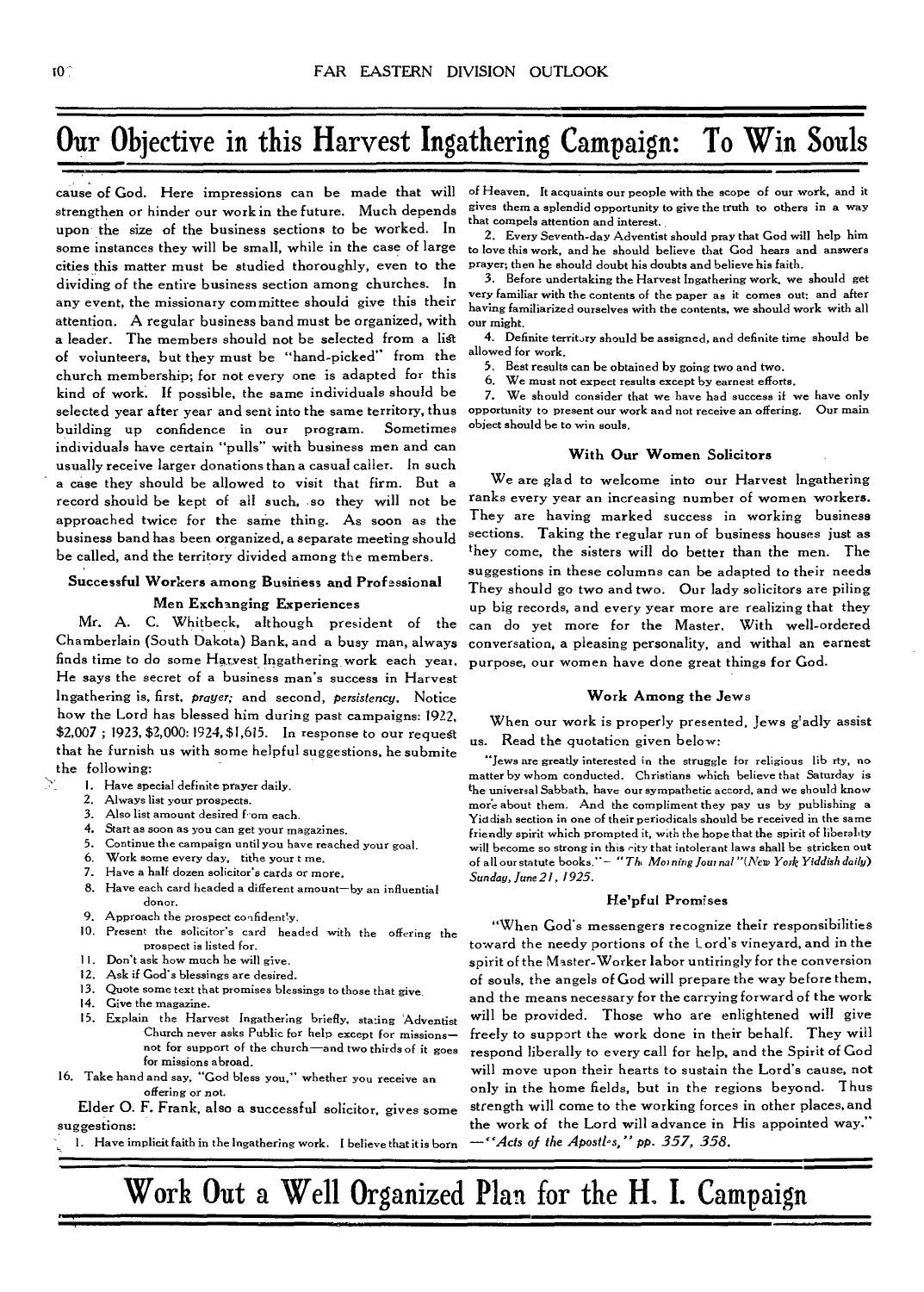# NOTE AND COMMENT

### Back for Malaysia

Among recent arrivals may be mentioned Pastor and Mrs. Dallas S. Kime and their children, who passed through Shanghai in early August, enroute to Bat akland, in central Sumatra, where th-y will resume their labors in school and dispensary. Thus Pastor *and Mrs.*  G. S. Youngberg and children, stationed in Battakland during the furlough of Brother Kime, with be freed to sail from Singapore late in

September for their furlough. The S. *S. "Siberia*-mare " *sailing from* San Francisco August 17 for Hongkong, is bringing for Malaysia two families returning from furlough,—Pastor and Mrs. 1.. 0. Pattison and children, for evangelistic service in Dutch and Malay territory; and Brother -V. L. Beecham and family, for Singapore. Brother Beecham continues as the union publishing department secretary for Malaysia.

We regret to announce that Pastor J, S. Yates and family, of Batavia, while on furleugh in the States, decided to remain in the homeland for a time. It is to be hoped that conditions may shape with them- later so as to permit of their re' urn. Pastor Yates' labors were signally blessed during the last few years of his service in Java.

From the Home Board we are informed that Miss Muriel Rosenberg may find it possible to sail soon for service in the Malaysian Union Seminary at Singapore, where she labored in former years.

During the Conference session arrangements were made with the Southern Asia Division for the transfer of Pastor and Mrs. W. W. R. Lake from India to Singapore Mission. While recently graduating from Emmanuel Missionary College, Brother Lake has seen many years of service abroad, and already is familiar with some of the vernaculars in use in British Malaya. Thus God is raising up workers to join us in some of the more difficult of our fields.

# Workers' Institute on Kuling

A section cf the Central China workers (Chinese) have been in attendance at a workers' institute on Kuling, led by Brethren Frederick Lee, E. H. James, H. J. Doolittle, with others, both Chinese and foreign, assisting. During the closing days of the institute Professor Fred. erick Griggs met with the workers, who are now going forth with renewed courage and determination. محدم

### Populations—Kiangsu and South Chekiang Provincial Missions

The Kiangsu and South Chekiang Provincial Missions include territory not usually listed in census reports, and for this reason it has been difficult hitherto to give the populations of there missions with any semblance of exactitude. Now that the official census of the Chinese Postal Administration has been published by *listens, it is* possible to approach the facts. The Kiangsu Provincial Mission has a total population of 29,405,152, made up of 14,342,986 in the *listens* included in its boundaries in the Kiangsu Province, and 15,062,166 from *listens*  included in its boundaries in the Chekiang Province. In the South Chekiang Mission, made up of southern *listens* in that *province,*  there are 6,981.134 people.

### Once More in the Philippines

Immediately following the close cf the General Conference, Pastor and Mrs. S. E. Jackson hastened to the Pacific Coa t, bade their son and daughter adieu (leaving them at Walla Walla College for schooling), and sailed per S. S. "Empress of Russia" for Manila, the headquarters of the Philippine Union. Pastor Jackson continues as the superintendent of the Philippine Union. Accompanying him back to the field was Pastor Juan 0. Afenir, director of the Northern Luzon Mission, who had made a short trip to the States as an appointed delegate from the Far Eastern Division to the recent session of the General Conference.

A few weeks later, Pastor W. B. Ammundsen and family returned from furlough to the Philippines, where Brother and Sister Ammundsen are now connected with the Philippine Junior College at Manila as members of the faculty.

The Philippine Union is to have an additional worker soon, in place of one they lost three yesrs ago; and this worker will probably be asked to ca.ry departmental work. particularly in *behalf of the youth,* of whom there are already some thousands to shepherd.

### Returning from Furlough for Central China

It was a pleasure to greet once more Pastor W. E. Strickland and family, and Pastor and Mrs. Durward S Williams, as they came in from the States, where they have been on furlough and in attendance at the General Conference<sup>.</sup> After having them with us in Shanghai a few days, we saw them off by river steamer for Central China, where Pastor Strickland continues as director of the Honan Mission, and Pastor Williams as union educational scoretary.

Central China has the promise of two families soon to take the place of two of those recently lost because of permanent return to the States. One of the recruits coming in late summer, is Brother R. H. Hartwell, of the Nebraska Conference. Brother Hartwell and Mrs. Ha twell were placed under appointment prior to the recent General Conference session, and were in attendance at that meeting. Many of our older workers know the parents of Brother Hartwell —Pastor and Mrs. H. C Hartwell, of Missouri, and formerly of New England.

The name of the second family of recruits can not yet be announced, as there are uncertainties connected with many appointments until final arrangements have been perfected with those chiefly concerned.

These two new families do not cover all losses Central China has been sustaining the past two or three years, but will help materially. nevertheless, in filling vacancies created through sicknesses and transfers,

### The Harvest Ingathering Campaign

Articles on the Harvest Ingathering work for the current year, appear in this issue. These are filled with suggestions to assist those who are determined to make a success of the campaign themselves and help many others to succeed in gathering funds. The value *of*  organization in connection with such *a*  campaign, cannot be over-emphasized. Let us Plan early, and get many to work, and "*do it in six weeks"* as suggested and urged in the articles by Pastor Strahle on pages eight to ten of this issue.

### Another Health Campaign **in** Japan

Mrs. V. T. Armstrong, of Tokyo, who has been associated with Mrs. H. J. Perkins in conducting a health campaign in the Matsuya department store on the *Ginza,* writes under date of *July* 29:

"Just now Mrs. Perkins and I are putting on another exhibition and health food demonstration at the Matsuya department store in Tokyo. During the first four days we have handed out five thousand tracts on our health principles, and before we are through we expect to use fifteen thousand. We are securing names of interested parties, and hope to follow up our denomstration by personal work. It is a very hot *time* of the year to attempt demonstration work, but we were given the opportunity, and have thought best to improve it for at least the first few days of the month of August."

# للمتحلف "The Educator"—Chinese Edition

Step by step the subscription list of *The Educator* (Chinese edition) has been mounting upward, from 283 at the time the Shanghai *Signs of* the Times Publishing *House* took it over to 512 at the end of 1925, and to 687 by mid-year of 1926. At this rate of a rogress The *Educator* will surely soon pass the 1,000 mark. In some important sections of the China field it has yet to be placed in the homes of workers and laity. Every worker must be encouraged and led to subscribe without further delay. Every church elder should be a subscriber. One can not do work among Chinese with full efficiency and yet be without the monthly visits of this most helpful periodical published especially for the upbuilding and strengt..ening of the church and of the individual believer. Let us make a very special effort to place *The Educator* in the home of every Christian worker and every active literate lay-member among our Chinese constituency.



Pastor *J* P. Anderson and family have returned from furlough, for another term of service in the Hakka Provincial Mission of the South China Accompanying Brother Anderson were Dr. H. C. James and Mrs. Dr. Ethel Jau.es and their son, Master Milton James. The Drs. James have responded to an invitation to unite with the Hospital-Dispensary enterprise at Waichow, Kwangtung, headquarters of the Hakka Mission. By the time these lines reach our readers, this new medical institution will doubtless have been opened.

During the year Brother J. P. Anderson and family have been on furlough, Pastor and Mrs. S. A. Nagel have been toiling faithfully at Waichow, facing perils and end ,ring hardships and passing through wars that would have driven away any but the stoutest of hearts. At present the ordinary avenue of approach (West River) is entirely in the hands of bandits, and it is with difficulty that mail and supplies can be gotten into Waichow from the outer world.

We bespeak for these returning workers of tried experience, the prayers of God's children throughout the Division, as they take up their work among the Hakka people.